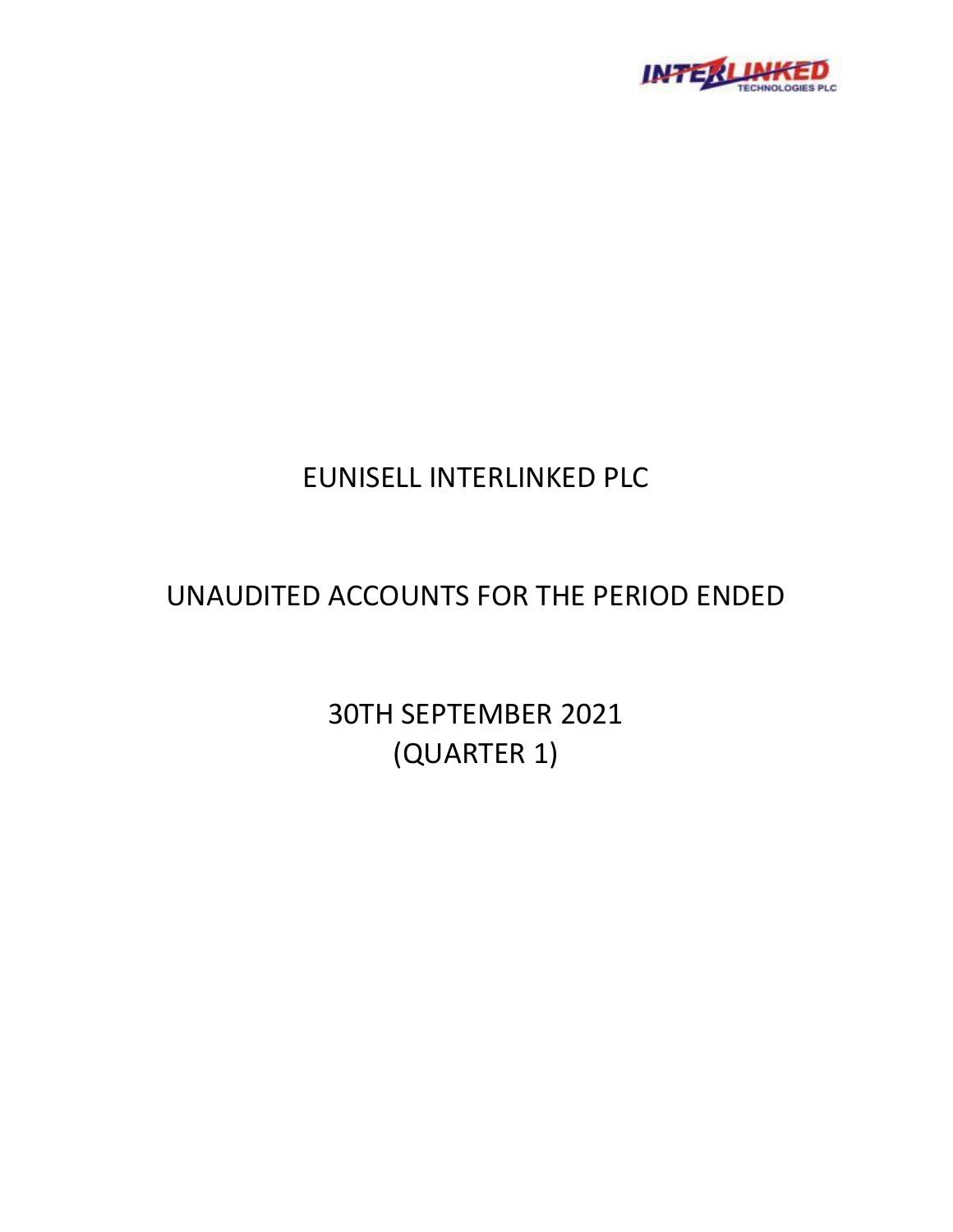## **EUNISELL INTERLINKED PLC**

# **UNAUDITED STATEMENT OF COMPREHENSIVE INCOME FOR 1ST QUARTER ENDED 30TH SEPTEMBER, 2021**

| (Figures in N'000)                                        |                  |                  |
|-----------------------------------------------------------|------------------|------------------|
|                                                           | <b>SEPT 2021</b> | <b>SEPT 2020</b> |
|                                                           | N'000            | N'000            |
| <b>REVENUE</b>                                            | 89,149           | 14,266           |
| <b>COST OF SALES</b>                                      | (37,099)         | (3, 168)         |
| <b>GROSS PROFIT</b>                                       | 52,050           | 11,098           |
| <b>OPERATING EXPENSES</b>                                 | (17,052)         | (10,620)         |
| <b>OTHER INCOME</b>                                       |                  |                  |
| PROFIT/(LOSS)FROM OPERATIONS                              | 34,998           | 478              |
| <b>FINANCE COST</b>                                       | (13, 810)        | (5, 798)         |
| PROFIT BEFORE TAX                                         | 21,188           | (5, 320)         |
| <b>TAXATION</b>                                           |                  |                  |
| PROFIT/(LOSS) FOR THE PERIOD                              | 21,188           | (5, 320)         |
| OTHER COMPREHENSIVE INCOME                                |                  |                  |
| GAINS/LOSS ON PROPERTY REVALUATION                        |                  |                  |
| EXCHANGE DIFF. FROM TRANSLATION OF FOREIGN ENTITY'S F/S   |                  |                  |
| GAINS/LOSS FROM VALUATION OF EQUITY INVESTMENT INSTRUMENT |                  |                  |
| MEASURED AT FAIR VALUE THROUGH OTHER COMPREHENSIVE INCOME |                  |                  |
| <b>Total Comprehensive Income for the Year</b>            | 21,188           | (5, 320)         |
|                                                           |                  |                  |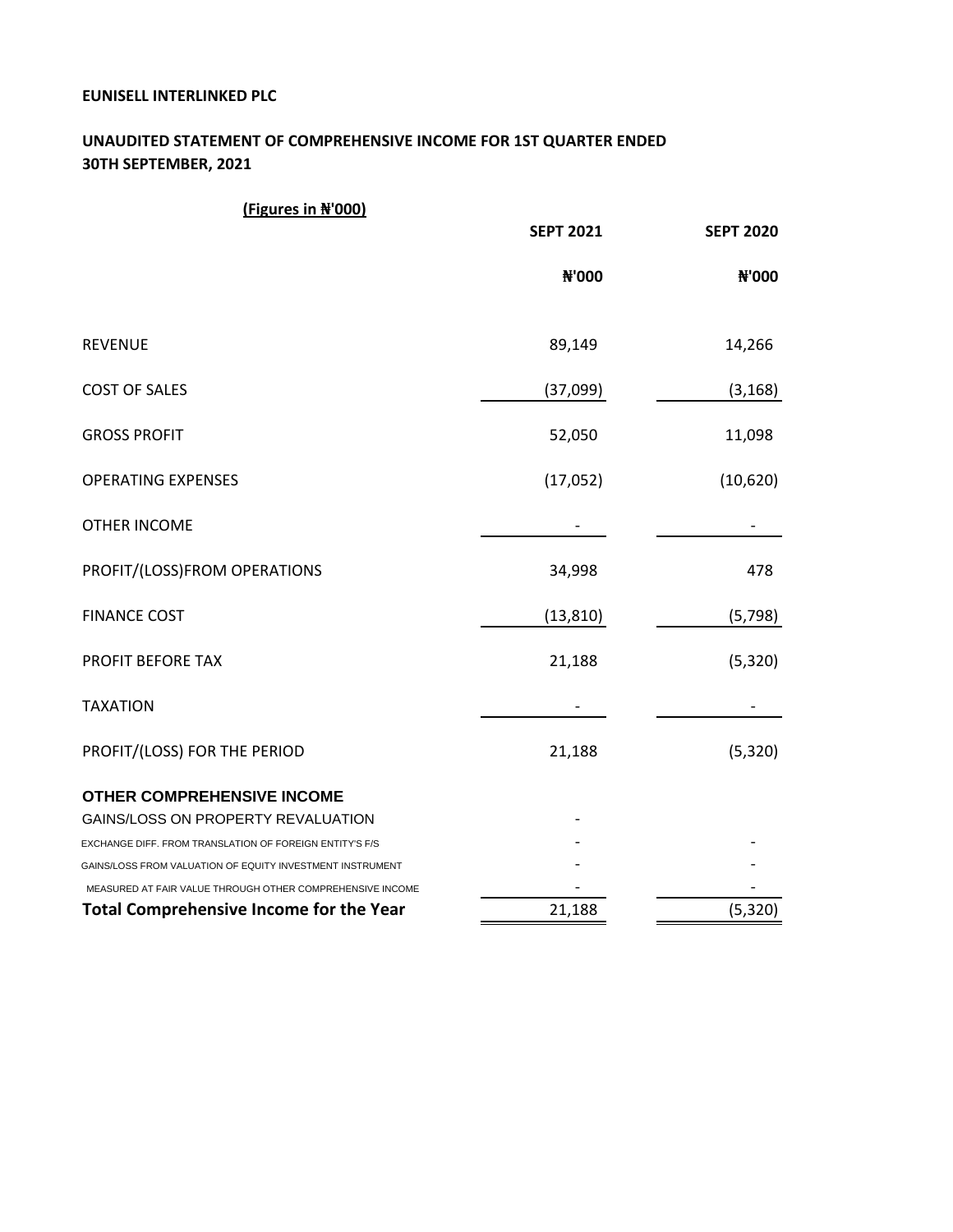## **EUNISELL INTERLINKED PLC UNAUDITED STATEMENT OF FINANCIAL POSITION AS AT 30TH SEPTEMBER, 2021**

## **(Figures in N'000)**

|                                     | <b>NOTES</b>   | <b>Unadited</b> | <b>Audited</b>     |
|-------------------------------------|----------------|-----------------|--------------------|
|                                     |                | 30 SEPT '21     | <b>30 JUNE '21</b> |
| <b>Assets:</b>                      |                | N'000           | N'000              |
| <b>Non-Current Assets:</b>          |                |                 |                    |
| Property, Plant and equipment       | $\mathbf{1}$   | 16,533          | 15,717             |
| <b>Current Assets:</b>              |                |                 |                    |
| Inventories                         |                | 290,476         | 301,688            |
| Trade Receivables/Prepayment        | $\overline{2}$ | 316,502         | 328,505            |
| Cash and Cash Equivalents           |                | 31,731          | 5,340              |
|                                     |                | 638,709         | 635,533            |
| <b>Total Assets</b>                 |                | 655,242         | 651,250            |
| <b>Equity and Liabilities</b>       |                |                 |                    |
| <b>Equity</b>                       |                |                 |                    |
| Share capital                       |                | 118,350         | 118,350            |
| Retained earnings                   |                | (147, 731)      | (168, 919)         |
| Other Components of Equity          | 3              | 232,440         | 232,440            |
| <b>Total Equity</b>                 |                | 203,059         | 181,870            |
| <b>Non-Current Liabilities</b>      |                |                 |                    |
| Deferred Tax                        |                | (852)           | (852)              |
| <b>Current Liabilities</b>          |                |                 |                    |
| Trade and other payables            | 4              | 150,424         | 182,763            |
| Current income tax liabilities      |                | 3,974           | 3,974              |
| Short term borrowings               |                | 298,637         | 283,494            |
|                                     |                | 453,035         | 470,231            |
| <b>Total Equity and Liabilities</b> |                | 655,242         | 651,250            |
|                                     |                |                 |                    |

Jurisabzie

**Fabian C. Nnadozie <b>Chris Okoro Chris Okoro Mary Egonu Chairman MD/CEO Senior Finance Officer** 

mmmen

tonety

**FRC2017/NSE/00000017392 FRC/2019/002/0000074 FRC/2020/001/00000020615**

**Approved by board on 18th October, 2021**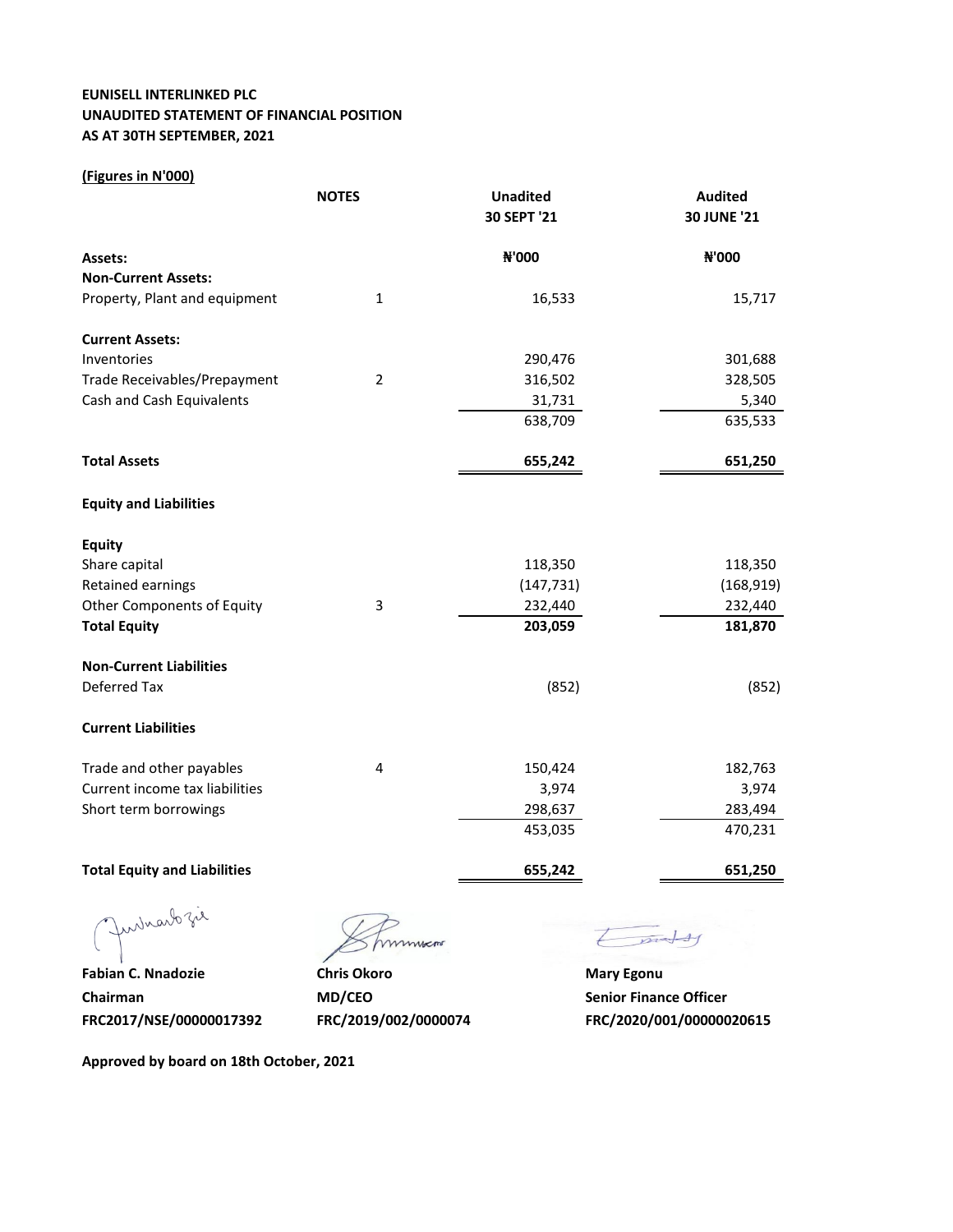# **STATEMENT OF CHANGE IN EQUITY**

## **30TH SEPTEMBER, 2021**

|                              | <b>Share</b> | <b>Share</b> | <b>Retained</b> | Other           | <b>Total</b>  |
|------------------------------|--------------|--------------|-----------------|-----------------|---------------|
|                              | Capital      | Premium      | <b>Earnings</b> | <b>Reserves</b> | <b>Equity</b> |
|                              | ₦'000        | ₦'000        | N'000           | <b>N'000</b>    | N'000         |
| Balance as at 1st July 2021  | 118,350      | 229,351      | (168, 919)      | 3,089           | 181,871       |
| Profit for the period        |              |              | $21,188 -$      |                 | 21,188        |
| Balance as at 30th Sept 2021 | 118,350      | 229,351      | (147, 731)      | 3,089           | 203,059       |
|                              |              |              |                 |                 |               |
|                              |              |              |                 |                 |               |
| Balance as at 1st July 2020  | 118,350      | 229,351      | (183, 437)      | 3,089           | 167,353       |
| Profit for the period        |              |              | (5, 320)        |                 | $-5,320$      |
| Balance as at 30th Sept 2020 | 118,350      | 229,351      | (188, 757)      | 3,089           | 162,033       |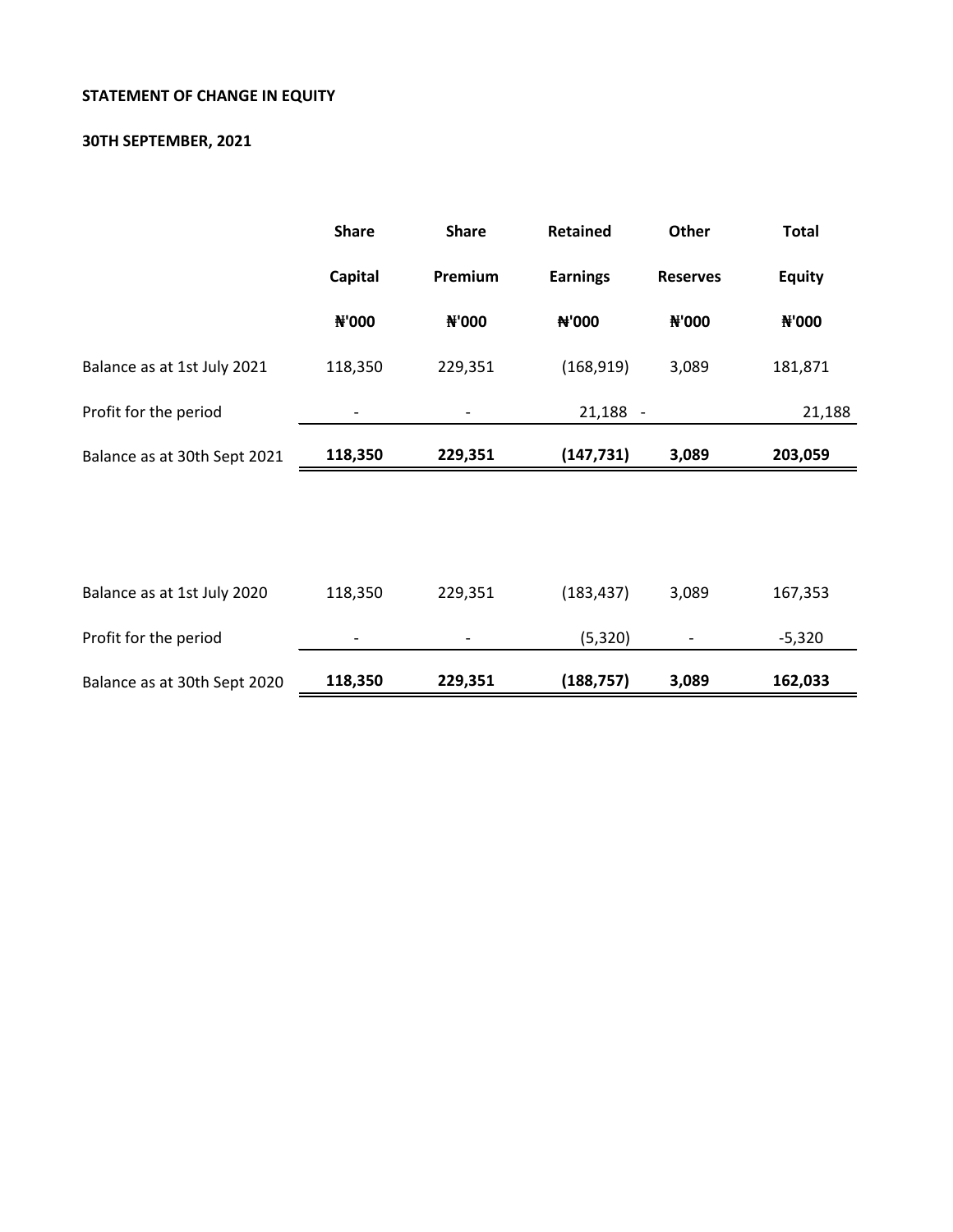## **STATEMENT OF CASH FLOWS**

## **30TH SEPTEMBER, 2021**

|                                                    | <b>Unadited</b>                      | <b>Audited</b>              |
|----------------------------------------------------|--------------------------------------|-----------------------------|
|                                                    | 30 SEPT '21<br>N'000<br><b>Notes</b> | <b>30 JUNE '21</b><br>N'000 |
| <b>Cash from operating activities</b>              |                                      |                             |
| Profit before income tax                           | 21,188                               | 16,598                      |
| Adjustments:                                       |                                      |                             |
| Interest income                                    |                                      |                             |
| Interest expense                                   | 13,810                               | 38,654                      |
| Profit from asset disposal                         |                                      |                             |
| Depreciation                                       | 443                                  | 2,686                       |
| Changes in working capital:                        |                                      |                             |
| inventories                                        | 11,212                               | (93, 180)                   |
| trade and other receivables                        | 12,003                               | (75, 048)                   |
| trade and other payables                           | (32, 339)                            | (6, 173)                    |
| Cash generated from operations                     | 26,317                               | (116, 463)                  |
| Interest income received                           |                                      |                             |
| Interest expense paid                              | (13, 810)                            | (38, 654)                   |
| Income tax paid                                    |                                      | (6, 312)                    |
| VAT paid                                           |                                      |                             |
| Net cash from/ (used in) operating activities      | 12,507                               | (161, 429)                  |
| <b>Cash from investing activities</b>              |                                      |                             |
| Purchase of property, plant and equipment          | (1, 259)                             | 10,021                      |
|                                                    |                                      |                             |
| Proceeds from disposal of property, plant and      |                                      |                             |
| Net cash from/ (used in) investing activities      | (1, 259)                             | 10,021                      |
| <b>Cash from financing activities</b>              |                                      |                             |
| Net proceeds / (repayment) on long term            |                                      |                             |
| Net proceeds / (repayment) on short term           | 15,143                               | 175,979                     |
| Restricted cash                                    |                                      |                             |
| Net cash from/ (used in) financing activities      | 15,143                               | 175,979                     |
| Net change in cash and cash equivalents            | 26,391                               | 4,528                       |
| Cash and cash equivalents at beginning of the year | 5,340                                | 812                         |
| Cash and cash equivalents at end of the year       | 31,731                               | 5,340                       |
| <b>Represented By:</b>                             |                                      |                             |
| Cash and cash equivalents                          | 31,731                               | 5,340                       |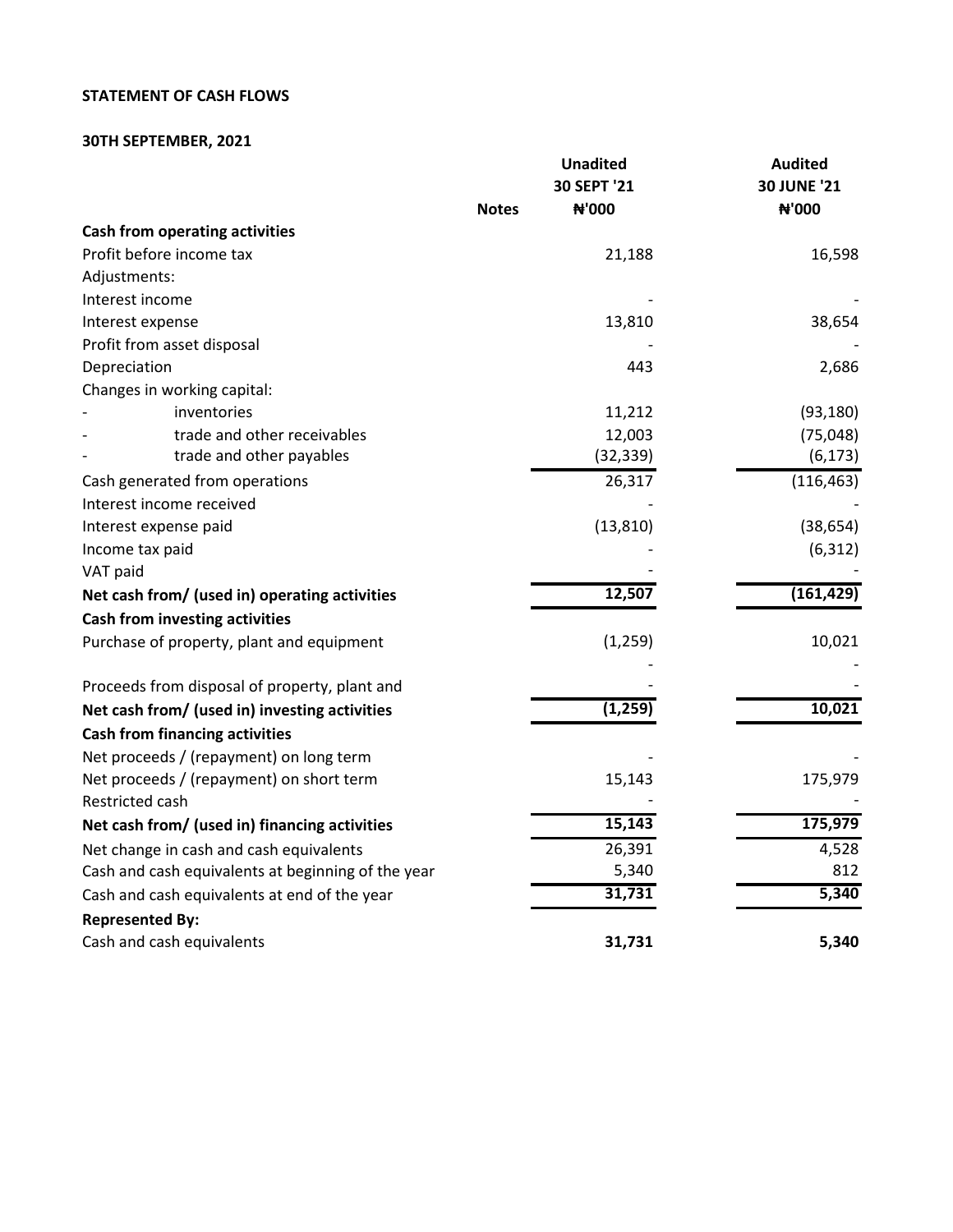#### **1 PROPERTY, PLANT & EQUIPMENT**

|            | ו ווטר בוזוו, רבאוזו שבעטורוי        |                          |                          |                 |                        |                    |                          |        |
|------------|--------------------------------------|--------------------------|--------------------------|-----------------|------------------------|--------------------|--------------------------|--------|
|            |                                      | Leasehold                | Motor                    | Plant &         | <b>Furniture &amp;</b> | Computer           | <b>Borehole</b>          | Total  |
|            |                                      | Improvement              | Vehicle                  | Machinery       | Equipment              | Equipment          |                          |        |
|            | Cost/Valuation:                      | ₦'000                    | ₦'000                    | ₦'000           | ₦'000                  | ₦'000              | ₦'000                    | ₦'000  |
|            | Cost:                                |                          |                          |                 |                        |                    |                          |        |
|            | At July 1, 2021                      | 7,065                    | 1,077                    | 15,247          | 15,313                 | 8,866              | 330                      | 47,898 |
|            | <b>Additions</b>                     | $\overline{\phantom{a}}$ | 14                       | $\overline{a}$  | 455                    | 790                | $\overline{\phantom{a}}$ | 1,259  |
|            | At Sept 30, 2021                     | 7,065                    | 1,091                    | 15,247          | 15,768                 | 9,656              | 330                      | 49,157 |
|            |                                      |                          |                          |                 |                        |                    |                          |        |
|            | Depreciation:                        |                          |                          |                 |                        |                    |                          |        |
|            | At July 1, 2021                      | 2,982                    | 1,077                    | 8,260           | 12,997                 | 6,544              | 321                      | 32,181 |
|            | Charge for the period                |                          |                          | 257             | 169                    | 17                 |                          | 443    |
|            | At Sept 30, 2021                     | 2,982                    | 1,077                    | 8,517           | 13,166                 | 6,561              | 321                      | 32,624 |
|            | <b>Net Book Value:</b>               |                          |                          |                 |                        |                    |                          |        |
|            | At Sept 30, 2021                     | 4,083                    | 14                       | 6,730           | 2,602                  | 3,095              | 9                        | 16,533 |
|            |                                      |                          |                          |                 |                        |                    |                          |        |
|            | At June 30, 2021                     | 4,083                    | $\overline{\phantom{a}}$ | 6,987           | 2,316                  | 2,322              | 9                        | 15,717 |
|            |                                      |                          |                          | <b>Unadited</b> |                        | Audited            |                          |        |
|            |                                      |                          |                          | 30 SEPT '21     |                        | <b>30 JUNE '21</b> |                          |        |
|            |                                      |                          |                          | ₦'000           |                        | ₦'000              |                          |        |
|            | 2. Trade Receivables and Prepayments |                          |                          |                 |                        |                    |                          |        |
|            | <b>Trade Receivables</b>             |                          |                          | 212,217         |                        | 222,078            |                          |        |
|            | <b>Other Receivables</b>             |                          |                          | 97,057          |                        | 98,174             |                          |        |
|            | Prepayments                          |                          |                          | 7,228           |                        | 8,253              |                          |        |
|            |                                      |                          |                          | 316,502         |                        | 328,505            |                          |        |
|            | 3. Other Components Of Equity        |                          |                          |                 |                        |                    |                          |        |
|            | <b>Share Premium</b>                 |                          |                          | 229,351         |                        | 229,351            |                          |        |
|            | <b>Revaluation Reserve</b>           |                          |                          | 3,089           |                        | 3,089              |                          |        |
|            |                                      |                          |                          | 232,440         |                        | 232,440            |                          |        |
|            |                                      |                          |                          |                 |                        |                    |                          |        |
|            | 4. Trade Creditors and Accruals      |                          |                          |                 |                        |                    |                          |        |
|            | <b>Trade Payables</b>                |                          |                          | 56,510          |                        | 88,579             |                          |        |
|            | <b>Other Payables</b>                |                          |                          | 59,333          |                        | 35,561             |                          |        |
|            | Accruals                             |                          |                          | 34,581          |                        | 58,623             |                          |        |
|            |                                      |                          |                          | 150,424         |                        | 182,763            |                          |        |
| 5. Revenue |                                      |                          |                          |                 |                        |                    |                          |        |
|            | Power products                       |                          |                          | 40,828          |                        | 225,551            |                          |        |
|            | Oil & Gas                            |                          |                          | 39,130          |                        |                    |                          |        |
|            | Household                            |                          |                          |                 |                        |                    |                          |        |
|            |                                      |                          |                          | 79,958          |                        | 225,551            |                          |        |
|            | <b>5. Operating Expenses</b>         |                          |                          |                 |                        |                    |                          |        |
|            | <b>Employees Benefits</b>            |                          |                          | 7,235           |                        | 22,433             |                          |        |
|            | Professional fees                    |                          |                          | 1,655           |                        | 24,734             |                          |        |
|            | Repairs & Maintenance                |                          |                          | 715             |                        | 4,765              |                          |        |
|            | Other expenses                       |                          |                          | 7,455           |                        | 5,847              |                          |        |
|            |                                      |                          |                          | 17,060          |                        | 57,779             |                          |        |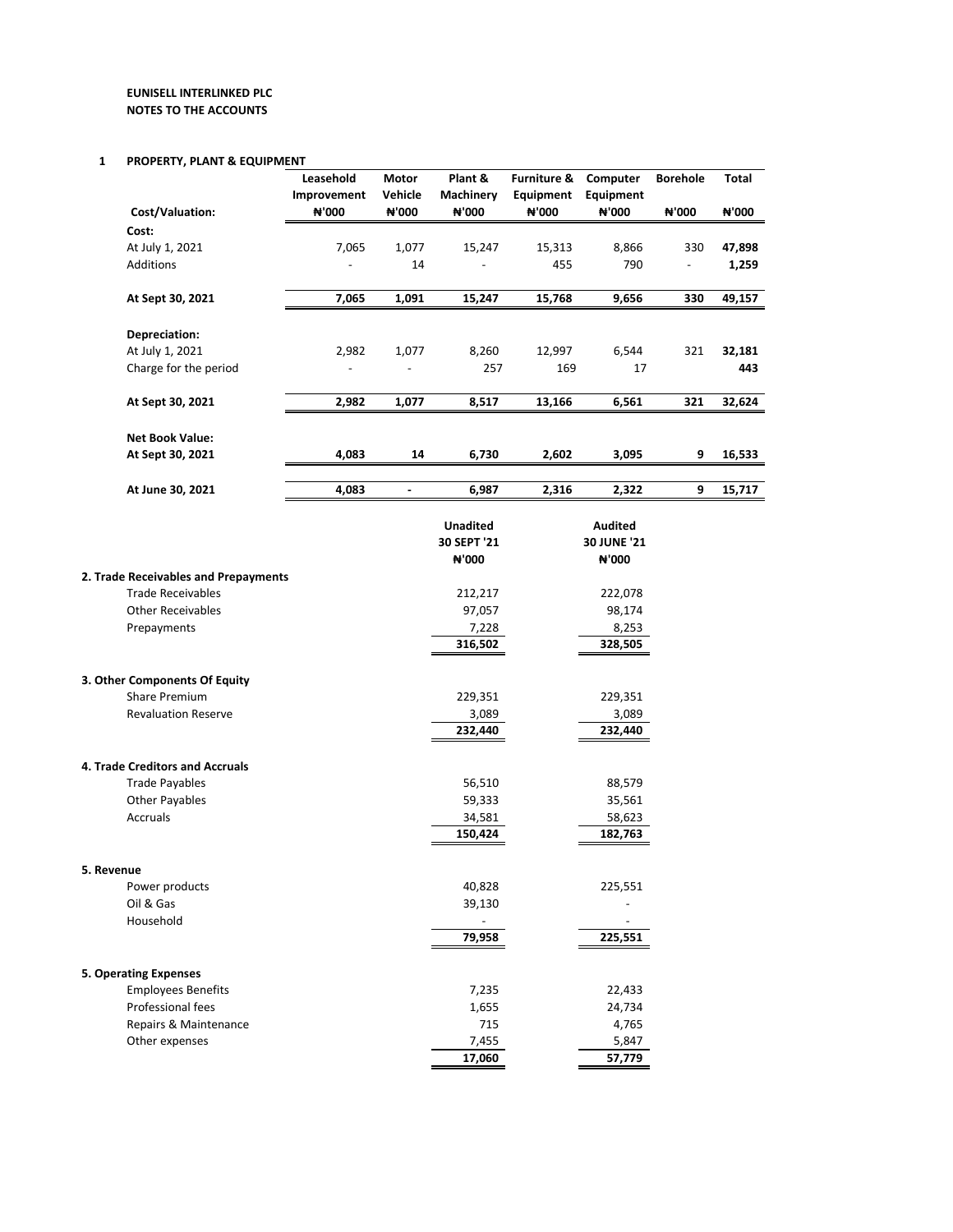### SECURITIES TRADING POLICY

In compliance with Rule 17.15 Disclosure of Dealings in Issuers' Shares, Rulebook of the Exchange 2015 (Issuers Rule) Interlinked Technologies Plc maintains a Security Trading Policy which guides Directors, Audit Committee members, employees and all individuals categorized as insiders as to their dealing in the Company's shares. The Policy undergoes periodic reviews by the Board and is updated accordingly. The Company has made specific inquiries of all its directors and other insiders and is not aware of any infringement of the policy during the period under review.